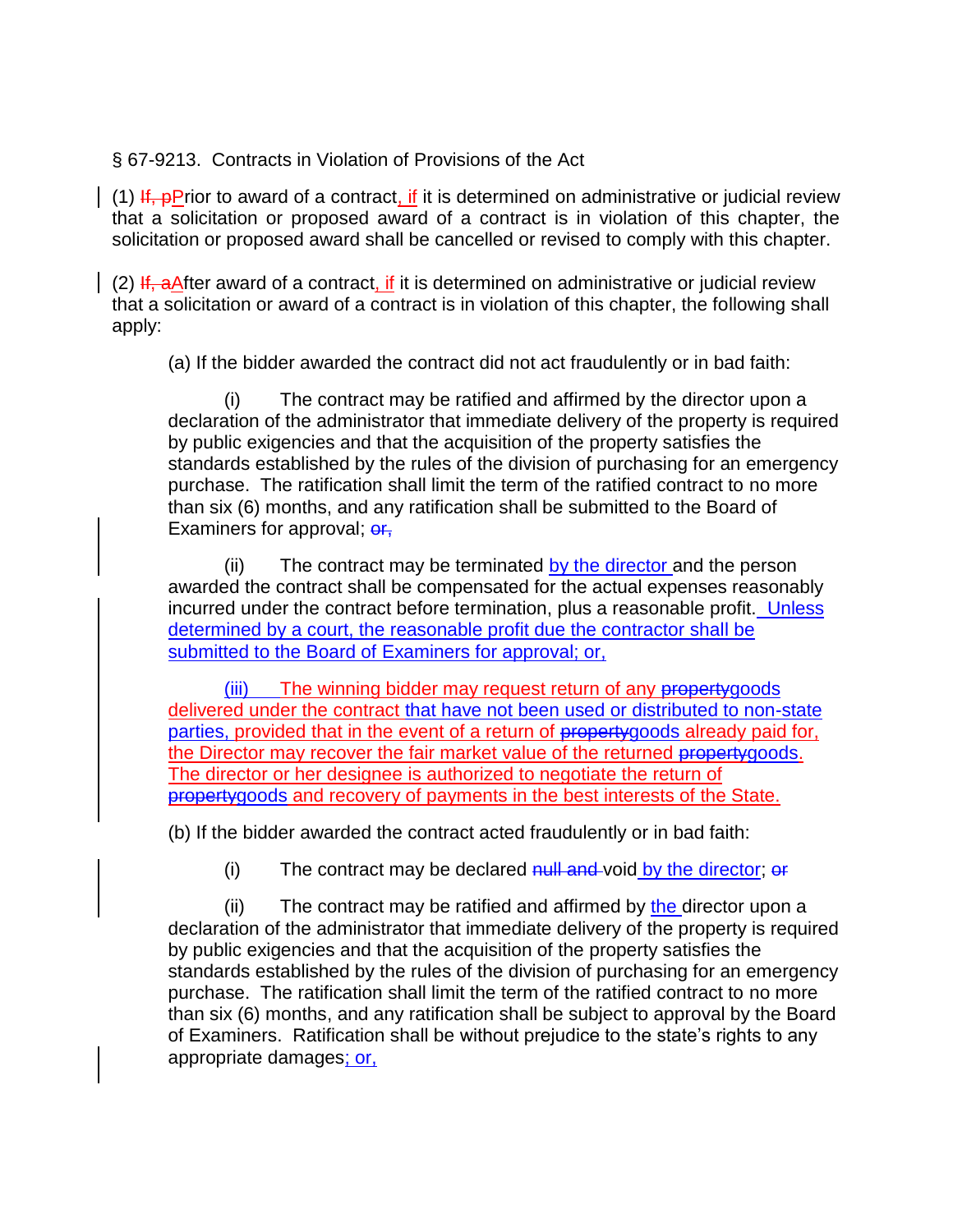(iii) The winning bidder may request return of any propertygoods delivered under the contract that have not been used or distributed to non-state parties, provided that in the event of a return of propertygoods already paid for, the Director may recover the fair market value of the returned property goods. The director or her designee is authorized to negotiate the return of propertygoods and recovery of payments in the best interests of the State.

(c) Under no circumstances shall a person, including a person challenging a solicitation or award of a contract or a bidder awarded a contract found in violation of this chapter, be entitled to consequential damages in relation to a solicitation or award of a contract under this chapter, including consequential damages for lost profits, loss of business opportunities or damage to reputation.

(d) In all cases where a contract is declared  $\frac{1}{n}$  and void under subsection  $2(b)$ of this section, the state shall endeavor to return those goods delivered under the contract that have not been used or distributed to non-state parties. No further payments shall be made under the contract and the state is entitled to recover the greater of:

(i) The difference between payments made under the contract and the actual expenses reasonably incurred under the contract before the contract was voided; or

(ii) The difference between payments under the contract and the value to the state of the property delivered before the contract was voided. The value of the property to the state shall be determined by the division manager, of the legislative audits division, in her sole discretionsubmitted to the Board of Examiners for Approval; or,-

(iii) If the state returned goods delivered under the contract, the difference between payments made under the contract and the costs to the contractor of such goods plus the actual expenses reasonably incurred under the contract before the contract was voided.

(e) In all cases where a contract is declared null and void under subsection 2(b) of this section, the state shall be entitled to any damage it can prove under any theory including, but not limited to, contract and tort regardless of its ratification and affirmation of the contract.

(f) In the event of a refusal or delay when payment under subsection 2(d) or (e) of this section is demanded by the proper officer of the state of Idaho, under whose authority such contract shall have been made or entered into, every person so refusing or delaying, together with that person's surety or sureties, shall be prosecuted at law for the recovery of such monies.

(3) If it is determined on administrative or judicial review that a solicitation or proposed award of a contract is in violation of this chapter and an employee or official of the state